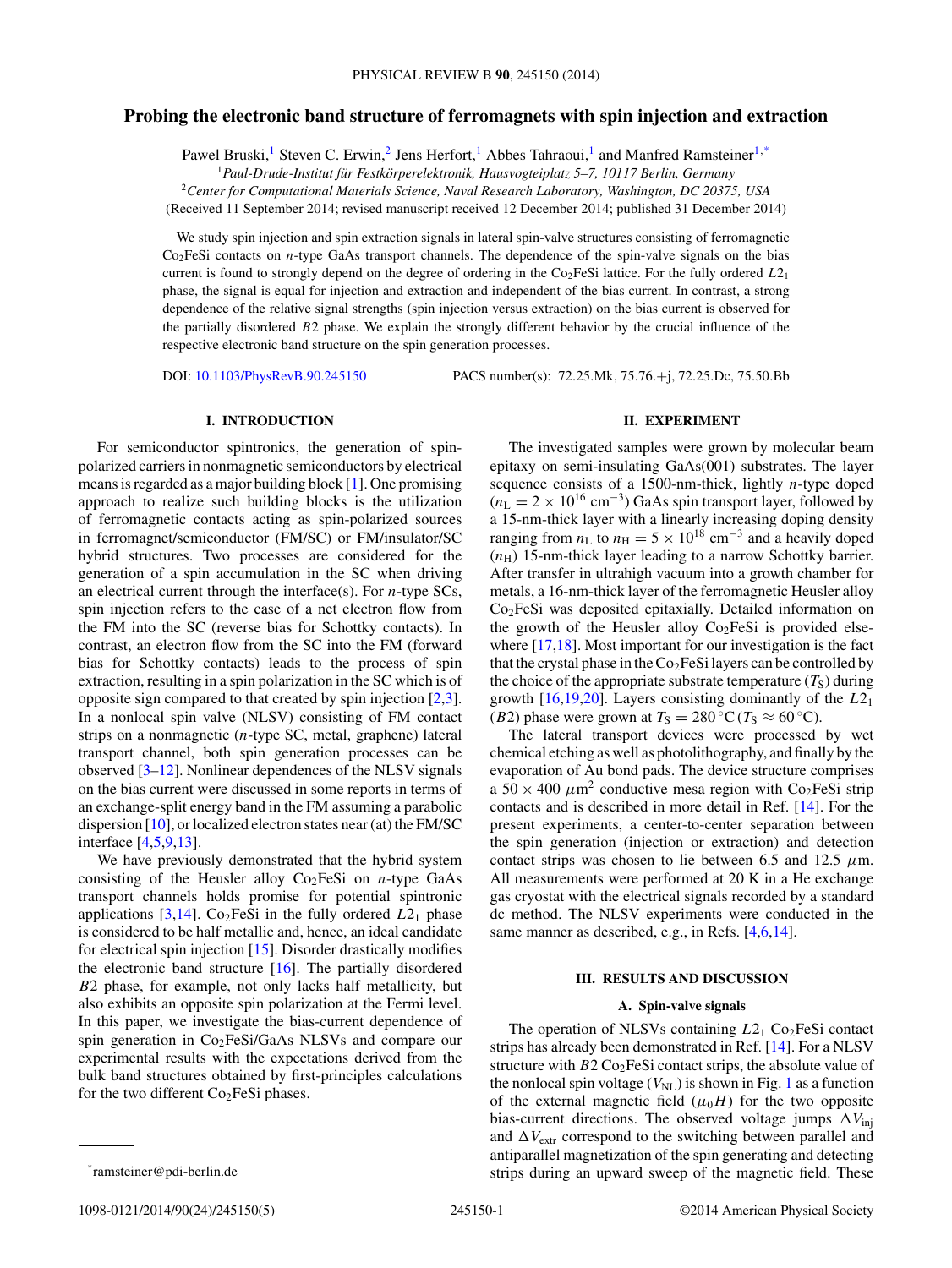<span id="page-1-0"></span>

FIG. 1. (Color online) Absolute value of the nonlocal voltage  $V_{\text{NL}}$  as a function of an external magnetic field ( $\mu_0$ *H*) for a spin-valve structure with *B*2-phase Co<sub>2</sub>FeSi contacts and an absolute bias current of 200 *μ*A. The NLSV signals obtained during an upward sweep of the magnetic field are shown for both a net electron flow into (dark blue circles:  $\Delta V_{\text{extr}}$ ) and out of (green squares:  $\Delta V_{\text{inj}}$ ) the contact strip used for spin generation. Note that the  $V_{NL}$  jumps for spin extraction and injection are of opposite sign.  $\Delta V_{\text{extr}}$  and  $\Delta V_{\text{inj}}$  are defined as their absolute values. Inset: NLSV signal induced by spin injection during upward and downward sweeps of the magnetic field.

characteristic spin-valve signatures provide clear evidence for both electrical injection and extraction of spin-polarized electrons in Co2FeSi/GaAs transport structures. Note that the  $V_{\text{NL}}$  jumps for spin extraction and injection are actually of opposite sign.  $\Delta V_{\text{extr}}$  and  $\Delta V_{\text{inj}}$  are defined as their absolute values. The complete NLSV characteristics including both upward and downward sweeps of the magnetic field is shown in the inset of Fig. 1 for the case of spin injection using *B*2 contact strips. The same types of characteristic  $V_{\text{NL}}$  jumps have been observed for all NLSV structures. It is worth noting that the determination of the spin generation efficiencies along the lines of Ref. [\[14\]](#page-4-0) results in values clearly below 100% for both *L*21- and *B*2-phase contacts. However, the underlying analysis contains assumptions of unknown validity [\[14\]](#page-4-0). Furthermore, spin relaxation processes in the proximity of the FM/SC interface, e.g., due to magnetic fringe fields induced by interface roughnesses, are not taken into account [\[9,21,22\]](#page-4-0). Consequently, even for half-metallic contacts the extracted spin generation efficiencies are not expected to reveal the ultimate magnitude. However, the observed injection signal  $(\Delta V_{\text{inj}})$  is significantly different from the spin extraction signal ( $\Delta V_{\text{extr}}$ ) at the same absolute value of the bias current (200  $\mu$ A). In contrast, for NLSVs with  $L2_1$  contact strips,  $\Delta V_{\text{inj}}$  and  $\Delta V_{\text{extr}}$  have been found to be nearly identical under the same conditions.

Figure 2 shows the ratio of the two signals  $\Delta V_{\text{inj}}/\Delta V_{\text{extr}}$ for  $Co<sub>2</sub>FeSi$  contact strips consisting dominantly of either the  $L2_1$  or the  $B2$  phase as a function of the absolute value of the bias current. For the spin generation induced by *B*2-phase contacts,  $\Delta V_{\text{inj}} / \Delta V_{\text{extr}}$  clearly decreases with



FIG. 2. (Color online) Ratio of the NLSV signals obtained under spin injection ( $\Delta V_{\text{inj}}$ ) and spin extraction ( $\Delta V_{\text{extr}}$ ) conditions as a function of the absolute value of the current. Data are shown for Co2FeSi contact strips consisting dominantly of either the *L*21 or the *B*2 phase. Note that the  $\Delta V_{\text{inj}}/\Delta V_{\text{extr}}$  values for the *B*2-phase contacts are shown with a scaling-down factor of 0.5. The solid lines are guides to the eye.

increasing absolute value of the current. Thereby, the injection signal exceeds the extraction signal ( $\Delta V_{\text{inj}}/\Delta V_{\text{extr}} > 1$ ) at the lowest current values (note the downscaling of the data by a factor of 0.5). In contrast, for a NLSV with contact strips consisting of the *L*21 phase, the spin injection and extraction signals are of the same magnitude, i.e., the ratio  $\Delta V_{\text{inj}} / \Delta V_{\text{extr}}$ remains exactly at unity.

# **B. Current-voltage characteristics**

To clarify whether or not the electrical  $Co<sub>2</sub>FeSi/GaAs$ contact properties are the origin of the different behavior found for the spin generation induced by the *B*2 and *L*21 phases (cf. Fig. 2), we measured the current-voltage characteristics of the respective contacts in a three-terminal arrangement described, e.g., in Ref. [\[23\]](#page-4-0). The obtained voltage drop at the FM/SC interface  $(V_B)$  is shown in Fig. [3](#page-2-0) as a function of bias current  $(I_B)$  for  $L2_1$ - and  $B2$ -phase contacts. Both current-voltage curves are not fully symmetric with respect the forward and reverse current directions, i.e., for spin extraction and injection conditions, respectively. However, the observed asymmetries are very similar for *L*21- and *B*2-phase contacts. Consequently, we exclude the electrical contact properties as the major reason for the strongly different current dependences of  $\Delta V_{\text{inj}}/\Delta V_{\text{extr}}$  observed for  $L2_1$  and  $B2$ Co2FeSi contacts (cf. Fig. 2). Nevertheless, it is worth noting that the asymmetry in the current-voltage curve is presumably the reason for  $\Delta V_{\text{inj}}/\Delta V_{\text{extr}}$  being larger than unity at the lowest current values in the case of *B*2-phase contacts (cf. Fig. 2). The signal ratios shown in Fig. 2 have been determined at fixed absolute current values which correspond to somewhat different interface voltages  $V_B$  in forward (extraction) and reverse (injection) directions. For example, a fixed bias current of 100*μ*A corresponds to interface voltages of 218 and 285 mV in the forward and reverse directions, respectively (cf. Fig. [3\)](#page-2-0).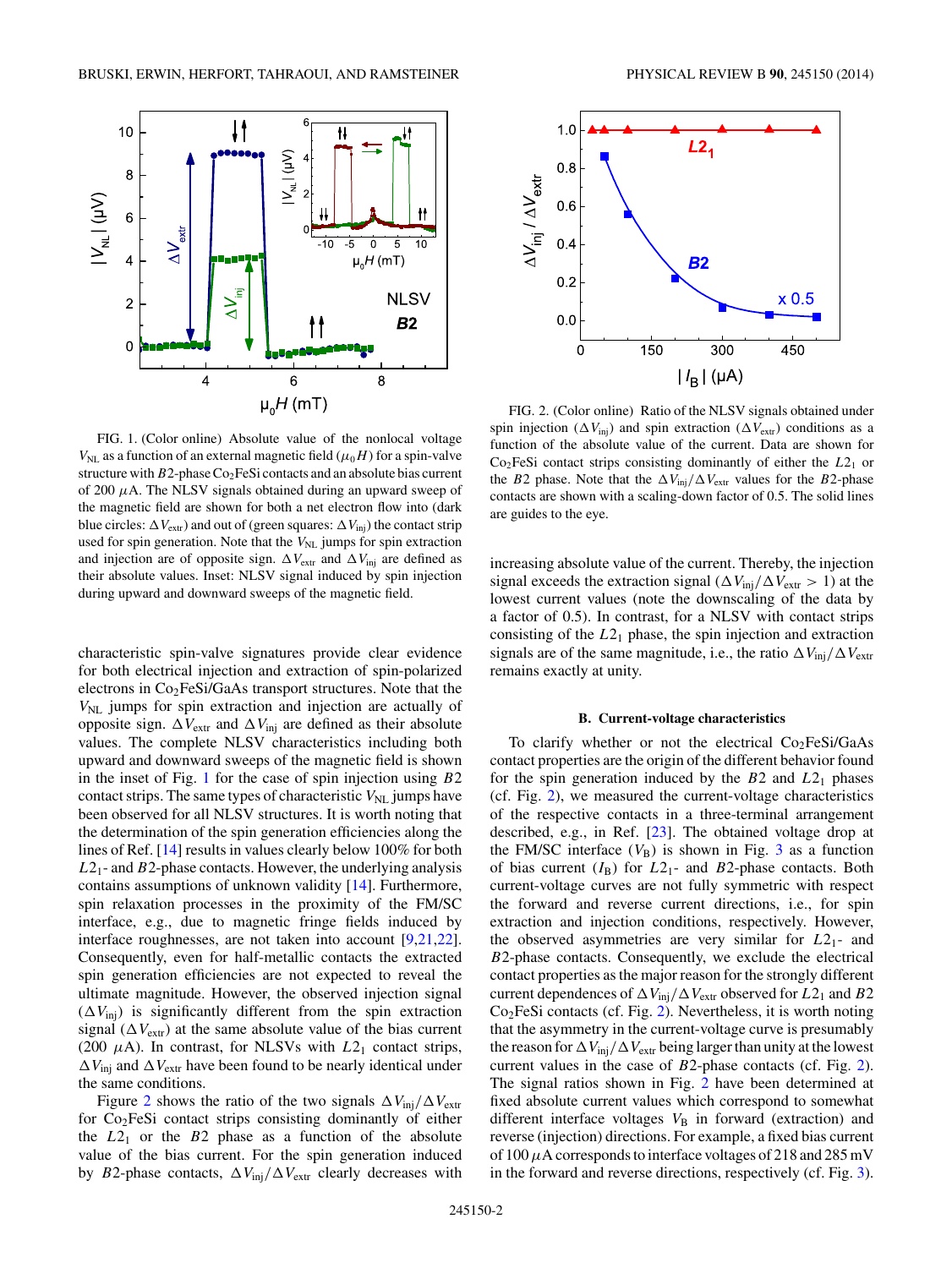<span id="page-2-0"></span>

FIG. 3. (Color online) Absolute value of the FM/SC interface voltage  $(V_B)$  as a function of the bias current measured in a three-terminal arrangement for  $L2_1$ - and  $B2$ -phase Co<sub>2</sub>FeSi contacts.

However, for *B*2-phase contacts, the individual signals  $\Delta V_{\text{inj}}$ and  $\Delta V_{\text{extr}}$  depend in a very different manner on the interface voltage  $V_{\text{B}}$ , as will be shown in the discussion below.

#### **C. Simulation of spin generation**

In order to understand the strongly different behavior of the two  $Co<sub>2</sub>FeSi$  phases revealed in Fig. [2,](#page-1-0) we have to consider the bias voltage dependence of the spin generation processes with regard to the specific electronic band structure in the ferromagnetic contacts. The two different spin generation processes, spin injection and extraction, are illustrated in Fig. 4 and have to be distinguished in the following way. The transmission of free carriers through a FM/SC interface is spin dependent for either direction of the electrical current due to the spin-dependent density of states (DOS) in the conduction band of the FM. Spin injection (reverse bias) takes place mainly at the (quasi-) Fermi energy  $(E_F)$  in the FM, considering tunneling through the Schottky barrier being much less efficient for electrons at lower energies. In a more accurate approach, we include the contribution of electron states at energies  $(E)$  below the Fermi level in  $Co<sub>2</sub>FeSi$  and use the following low-temperature approximation for the transmission coefficients of spin-up  $(T^{\uparrow})$  and spin-down  $(T^{\downarrow})$  electrons at the FM/SC interface:

$$
T^{\uparrow,\downarrow}(\Delta E) \propto \int_{E_{\rm F}-\Delta E}^{E_{\rm F}} W(E) D^{\uparrow,\downarrow}(E) dE, \tag{1}
$$

where  $D^{\uparrow,\downarrow}(E)$  is the spin-dependent density of states in the Co2FeSi conduction band (see the left panel of Fig. 4 for the  $B2$  phase). The quasi-Fermi level  $E_F$  on the FM side is chosen as the point of reference for the energy scale  $(E = 0)$ . As a tunneling weighting factor, we use  $W(E) =$  $\exp[-(\Phi_B - E)/E_0]$  with reasonable values for the Schottky barrier heigtht  $\Phi_B = 0.7$  eV and the characteristic tunneling energy  $E_0 = 0.1$  eV. In the lightly doped semiconductor



FIG. 4. (Color online) Left panel: Spin-dependent (spin-up and spin-down) density of states for the *B*2 phase of Co<sub>2</sub>FeSi obtained by first-principles calculations [\[16\]](#page-4-0). Right: Conduction band edge in GaAs as a function of position for the cases of spin injection (lower green curve) and spin extraction (upper dark blue curve) conditions. The directions of the net electron flow are indicated by the dark blue leftwards and green rightwards arrows for spin injection and spin extraction conditions, respectively.

channel, a very narrow (*δ*-like) energy distribution of occupied states is assumed with the Fermi energy lying only a few meV above the conduction band edge.

For spin extraction (forward bias), we have to consider the DOS in the FM at an energy  $\Delta E = eV_B$  above the (quasi-) Fermi energy (cf. Fig. 4). Finally, we arrive at following relations for the spin polarizations  $P_{\text{inj}}$  and  $P_{\text{extr}}$  created in the semiconductor by spin injection and extraction, respectively:

$$
P_{\text{inj}}(\Delta E) \propto \frac{T^{\uparrow}(\Delta E) - T^{\downarrow}(\Delta E)}{T^{\uparrow}(\Delta E) + T^{\downarrow}(\Delta E)} \approx \Pi(E_{\text{F}}),\tag{2}
$$

$$
P_{\text{extr}}(\Delta E) \propto \Pi (E_{\text{F}} + \Delta E), \tag{3}
$$

$$
\Pi(E) = \frac{D^{\dagger}(E) - D^{\dagger}(E)}{D^{\dagger}(E) + D^{\dagger}(E)}.
$$
 (4)

In fact, both the injected and extracted spin polarizations depend in a combined manner on the voltage  $V_B = \Delta E/e$  and the energy-dependent spin polarization  $\Pi(E)$  in the conduction band of Co<sub>2</sub>FeSi. Since the NLSV signals ( $\Delta V_{\text{inj}}$  and  $\Delta V_{\text{extr}}$ ) are both proportional to the generated spin polarizations in the SC ( $P_{\text{inj}}$  and  $P_{\text{extr}}$ ), we use the following relations for the comparison between experiment and simulation (see, e.g., Ref. [\[14\]](#page-4-0)),

$$
\Delta V_{\text{inj}(\text{extr})} = \gamma P_{\text{inj}(\text{extr})} I_{\text{B}},\tag{5}
$$

$$
\frac{\Delta V_{\text{inj}}}{\Delta V_{\text{extr}}} = \frac{P_{\text{inj}}}{P_{\text{extr}}},\tag{6}
$$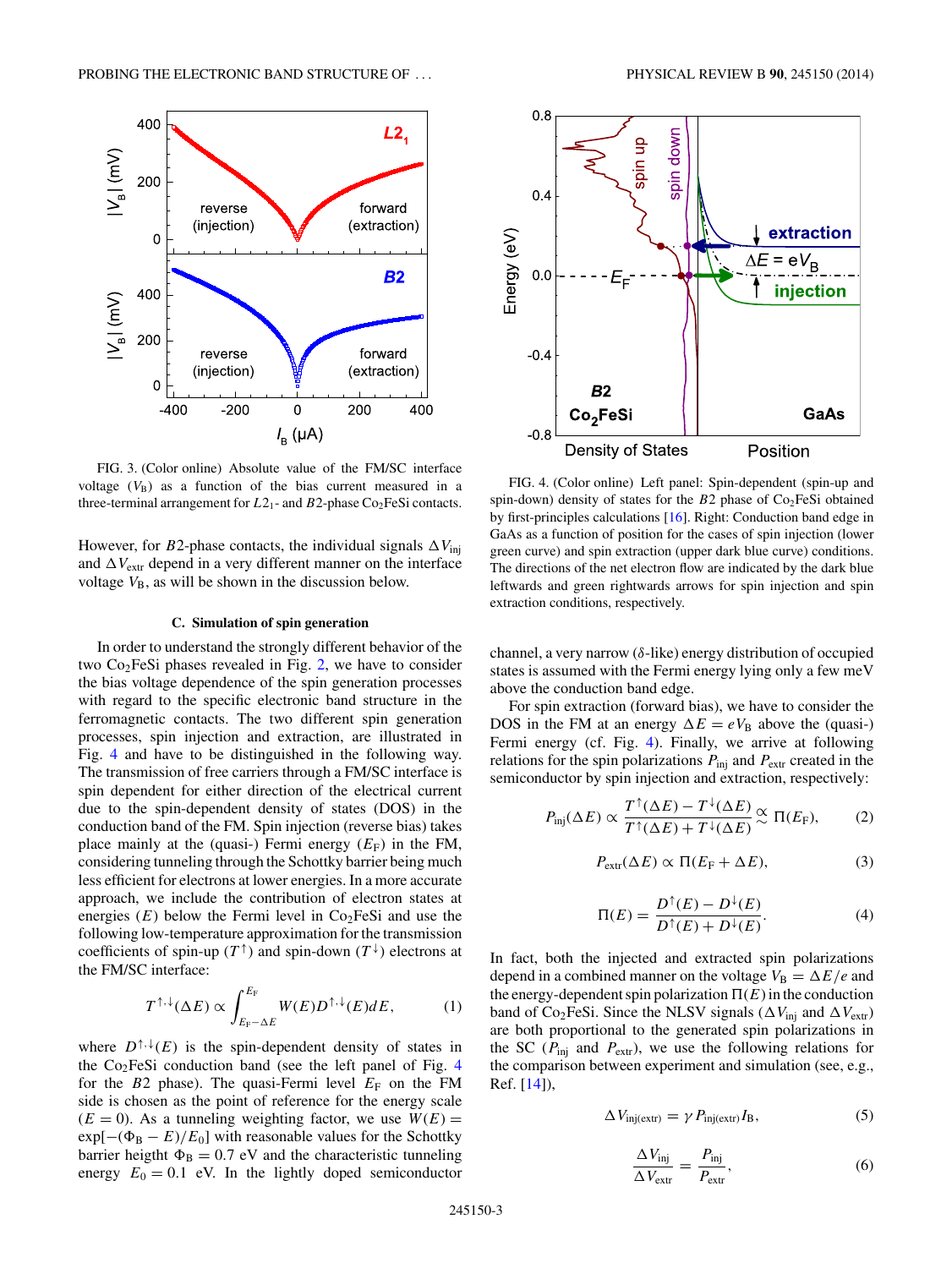

FIG. 5. (Color online) Calculated ratio of the injected and extracted spin polarizations  $P_{\text{inj}}/P_{\text{extr}}$  as a function of the absolute value of  $V_B = \Delta E/e$  for both phases ( $L2_1$  and  $B2$ ) of Co<sub>2</sub>FeSi. For the *B*2 phase, the polarizations  $P_{\text{inj}}$  (dashed-dotted) and  $P_{\text{extr}}$  (dashed) are also shown separately. Note that the current  $I_B$  applied during NLSV experiments is a monotonic (but nonlinear) function of the voltage  $V_{\text{B}}$ .

where *γ* represents a constant (bias-independent) factor for a given NLSV configuration. For the calculation of *P*inj and *P*extr based on Eqs.  $(1)$ – $(3)$ , we used the spin-dependent density of states  $D^{\uparrow,\downarrow}(E)$  of Co<sub>2</sub>FeSi given in Ref. [\[16\]](#page-4-0) as a result of first-principles calculations (see the left panel of Fig. [4](#page-2-0) for the *B*2 phase).

Figure 5 displays the simulated ratios  $P_{\text{inj}}/P_{\text{extr}}$  as a function of the absolute value of the voltage  $V_B = \Delta E/e$  for both the  $L2_1$  and the  $B2$  phase. Because of the half-metallic characteristic of the  $L2_1$  phase, the spin polarization  $\Pi(E)$ is 100% in the vicinity of the Fermi energy resulting in constant polarizations  $P_{\text{inj}} = P_{\text{extr}} = 1$  as well as a constant ratio  $P_{\text{inj}}/P_{\text{extr}} = 1$  in almost the whole energy range between 0 and 300 meV. In contrast, for the *B*2 phase, the injected (extracted) spin polarization  $P_{\text{inj}}$  ( $P_{\text{extr}}$ ) decreases (increases) with increasing voltage  $V_B = \Delta E/e$ . As a consequence, the ratio  $P_{\text{inj}}/P_{\text{extr}}$  exhibits a strong energy (voltage) dependence. The qualitative behavior obtained for *B*2-phase contacts can be easily deduced from the corresponding electronic band structure shown in Fig. [4.](#page-2-0) For the  $L2_1$  phase, the spindependent density of states is given in Ref. [\[16\]](#page-4-0). The band structure obtained by first-principles calculations reveals a half-metallic gap which extends from 800 meV below to about 300 meV above the Fermi energy. As a consequence, the polarization  $P_{\text{extr}}$  starts to decrease when approaching  $V_{\rm B} = 300 \,\rm mV$  ( $\Delta E = 300 \,\rm mV$ ), which is manifested in Fig. 5 by an increase in the ratio  $P_{\text{ini}}/P_{\text{extr}}$ . Since the voltage  $V_B$  is a monotonic function of the current applied during the NLSV experiments (cf. Fig. [3\)](#page-2-0), it is justified to directly compare the experimental data in Fig. [2](#page-1-0) with the simulated results in Fig. 5. Indeed, the simulated voltage (current) dependence of  $P_{\text{inj}}/P_{\text{extr}}$  (cf. Fig. 5) reproduces the strong difference in the behavior of the NLSV signal ratio  $\Delta V_{\text{inj}}/\Delta V_{\text{extr}}$  observed for the two  $Co<sub>2</sub>FeSi$  phases (cf. Fig. [2\)](#page-1-0). In contrast to the simulation for  $L2_1$ -phase contacts, the measured signal ratio



FIG. 6. (Color online) Measured (symbols) and calculated (solid lines) spin signals ( $\Delta V_{\text{inj}}$  and  $\Delta V_{\text{extr}}$ ) under spin extraction (upper panel) and injection (lower panel) conditions as a function of the interface voltage  $V_B$  for both  $L2_1$  (triangles) and  $B2$  (squares) Co<sub>2</sub>FeSi contacts. Note that the  $\Delta V_{\text{inj}}$  and  $\Delta V_{\text{extr}}$  values for the *L*21-phase contacts are shown with a scaling-up factor of 4.

exhibits no increase when approaching  $V_B = 300$  mV. This finding indicates that the actual half-metallic gap extends to even more than 300 meV above the Fermi energy. Note that a constant ratio  $P_{\text{inj}}/P_{\text{extr}}$  (or  $\Delta V_{\text{inj}}/\Delta V_{\text{extr}}$ ) could also be obtained by a ferromagnetic band structure with exactly the same energy dependence of a finite density of states for both spin subsystems (above and below the Fermi level) which, however, constitutes an extremely unlikely case.

In order to directly compare our simulations with the measured NLSV data, we display in Fig. 6 the individual signals  $\Delta V_{\text{inj}}$  and  $\Delta V_{\text{extr}}$  as a function of the interface voltage  $V_{\rm B}$ . For the simulations according to Eq.  $(5)$  as well as for the presentation of the experimental data, the relation between the bias current  $I_B$  and the interface voltage  $V_B$  has been taken from the current-voltage curves shown in Fig. [3.](#page-2-0) Note that the absolute signal strengths depend on the actual device dimensions chosen for the NLSV measurements with the  $L2_1$ - or  $B2$ -phase contacts. For the voltage dependences of all individual NLSV signals, a good agreement is found between experiment and simulation. In the case of *B*2-phase contacts, different scaling factors *γ* have to be used for injection and extraction conditions in order to account for the experimentally observed relative signal strengths. Most strikingly, the spin injection signals of the two different Co2FeSi phases reveal strongly different voltage dependences. Remarkably, no decrease of the spin injection signal  $\Delta V_{\text{inj}}$  is observed for voltages up to 450 mV in the case of *L*21-phase contacts. This finding indicates that voltage-dependent spin relaxation processes in the GaAs channel under reverse-bias conditions are here of minor importance [\[9,22\]](#page-4-0).